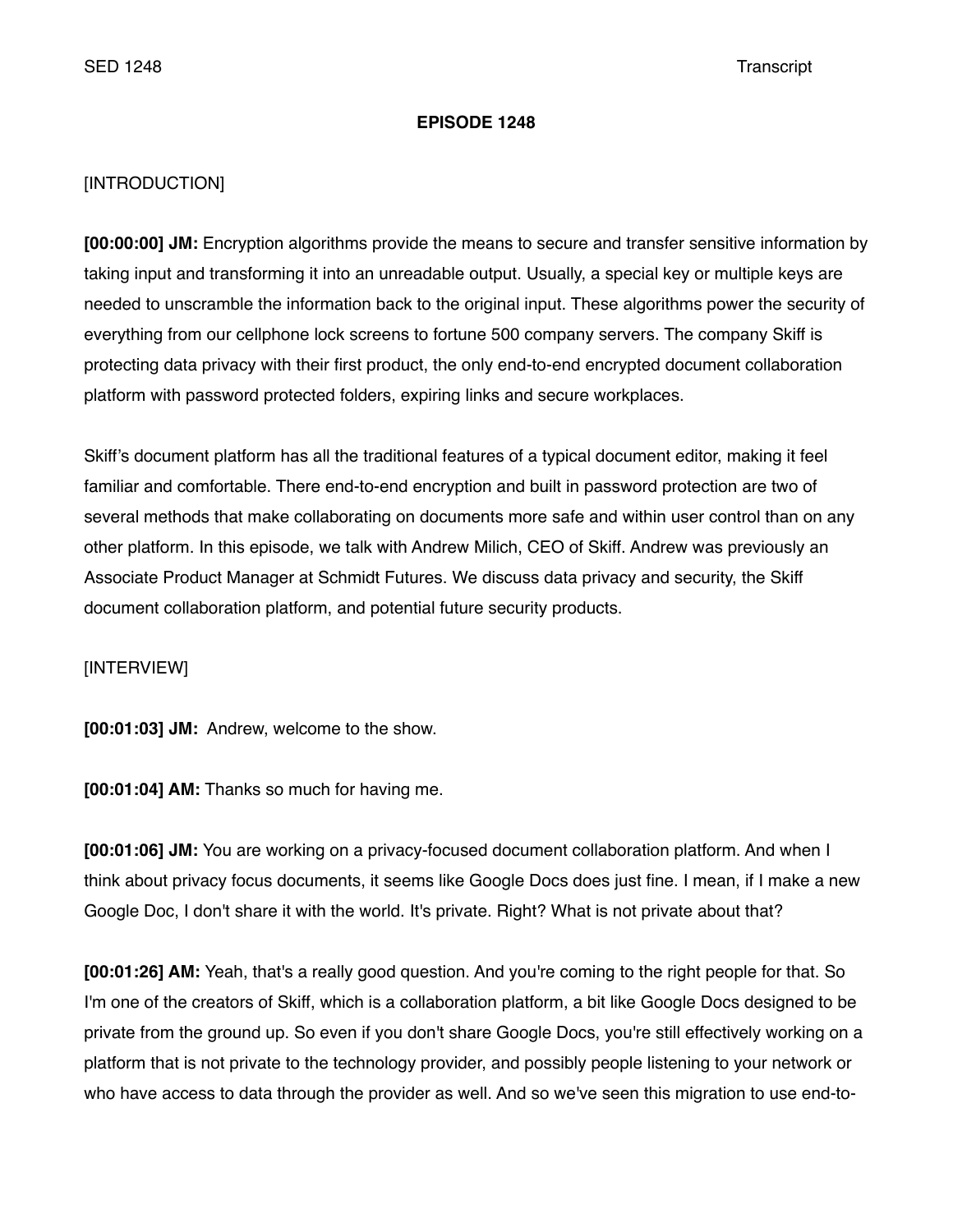end encrypted messaging in Signal, in WhatsApp, in effectively all the communication apps we use today. And so Skiff is rebuilding documents and collaboration around that same principle to kind of give you absolute and total privacy around the way you work and the things you write and share.

**[00:02:11] JM:** So in the Google Docs world, if I'm writing to a document, is that vulnerable to security holes?

**[00:02:20] AM:** It's a great question. I think Google Docs built out a lot of the collaboration apps that we kind of now use every day for work and everything else. So it's a great product. But it's just like, now we send text messages. And we don't really want Apple or Android and Google or Facebook to read our messages, sequence them, use them in their models, possibly leave them vulnerable to other governments and authorities and other people to access. And so we've switched to using end-to-end encryption. And so, from the places I've worked and the people I've worked with, we really want that to be the way everything is by default. So not just secure in the network connection and things, but completely private only to you and the people you work with. Does that make sense?

**[00:03:03] JM:** Of course. So what is the actual end user product of Skiff?

**[00:03:09] AM:** Yeah. So it's a coming about right now. And we've just started onboarding users to our public beta. So it's effectively a collaboration platform. So you can write documents, you can share them, you can share links to them. And then you can kind of build out your own personal workspace as well. So in sub-pages, in tables, and adding all sorts of little widgets and things to your documents too. And so it's designed to kind of be that private workspace that you can use to collaborate with other people. And privacy is not just in the platform itself. It's also in the features we built on top of it and the icons we use and the copy we use in the product, and kind of all throughout pervasively inside Skiff. So that's the user-facing element right now. But I also know you talk a lot about software engineering and the backend, and that's where kind of a lot of the innovation and stuff really came about.

**[00:03:59] JM:** So I guess, table stakes is the document collaboration stuff that you would expect from Google Docs, like just a word processor basically with commenting and all that kind of stuff. But the real heavy lifting that you're doing, the real differentiated part of what you've built is this end-to-end encryption system. Is that right?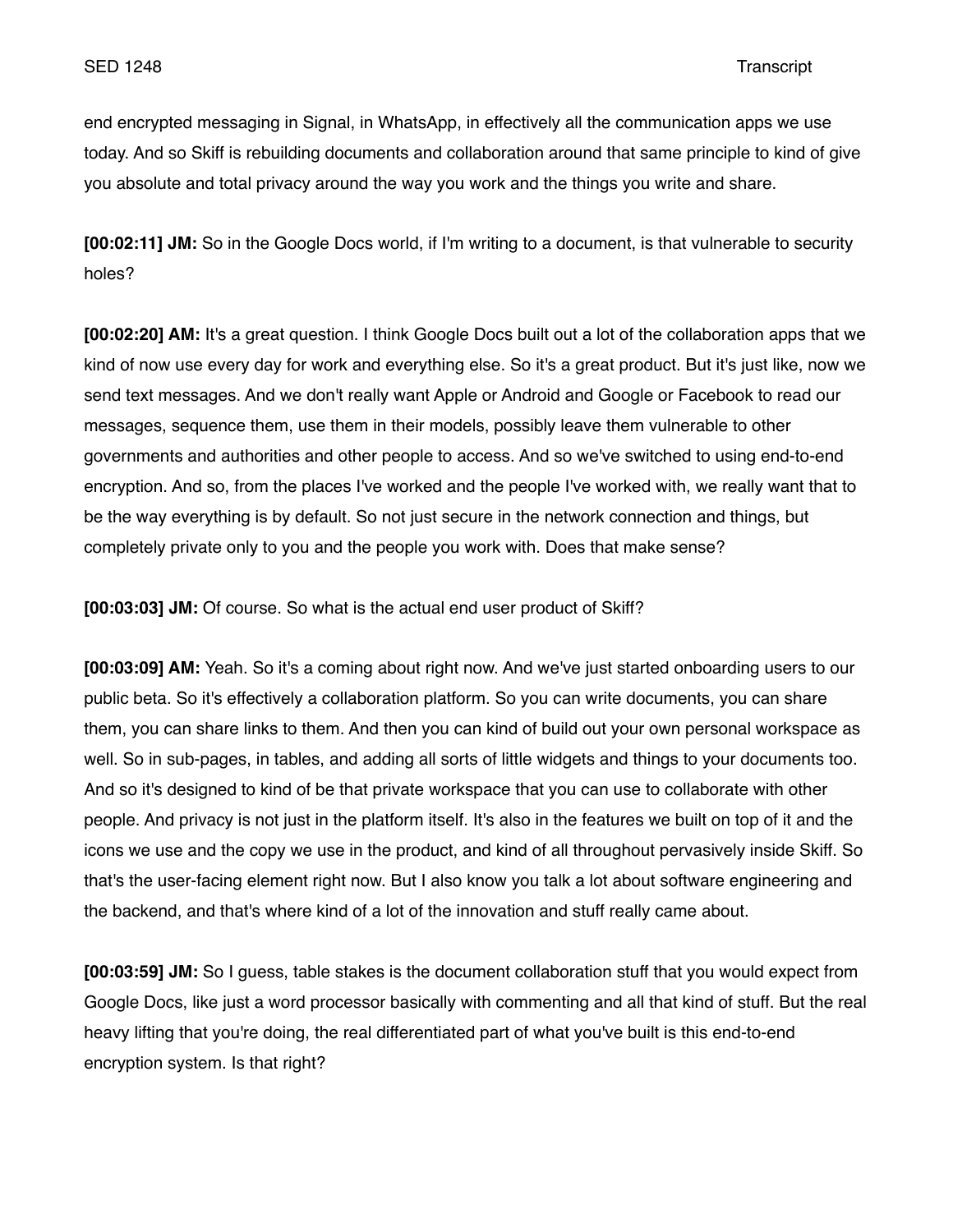**[00:04:24] AM:** Absolutely. Yeah. So, we have commenting, we have all the kind of nice flashy Word processor stuff. But I feel like in the world few years ago, and even today, there's been this narrative that you can't have really beautifully designed, performant, easy to use security products. And we spend an enormous amount of time and energy on features and design and how the product feels and making it not just table stakes, like you're saying, but also leaning into privacy and leaning into all these new collaboration platforms that have introduced newer features. So I don't know what comes to mind when you think of using a collaboration platform or features that you'd love to see in a product like this.

**[00:05:05] JM:** Are you asking me?

**[00:05:07] AM:** I'd love to know. I think we hear from a lot of people using different products. And I'm sure you've seen all them at this point.

**[00:05:13] JM:** Well, I have only ever really used Google Docs. I have not gotten on like the notion train. I never used whatever – What was the one that was acquired by Salesforce? Quip, I think? So Google Docs has always seemed like the best to me. But I mean, I don't know what else there is. I just need bulleted lists and font sizes and stuff.

**[00:05:39] AM:** I'll be honest, the engineering of bulleted lists is actually much trickier than I had imagined, where every single tab issue that you've found in a real product comes down to lines of code that have a bug in them. So don't underestimate the bulleted lists.

**[00:05:56] JM:** Gotcha. Well, as I understand the intent encryption part is actually pretty tricky, because there's a lot of data in in a doc, and every change that you would make to the document to send to the server, it could actually be – There's a lot of data that you would have to send over the wire. And so encryption can get kind of tricky. Can you talk about why it is somewhat work intensive to encrypt a document over the wire like that?

**[00:06:27] AM:** Absolutely. So effectively, when you're doing end-to-end encryption, it means that the centralized server and the technology provider can know nothing about what you're working on and what you're writing. So, in the traditional model, the Google Docs model, the server can merge and kind of save every single keystroke. With our model, that's not possible. We don't even know the keystrokes you're typing. So what happens instead is basically the document is decentralized when you're working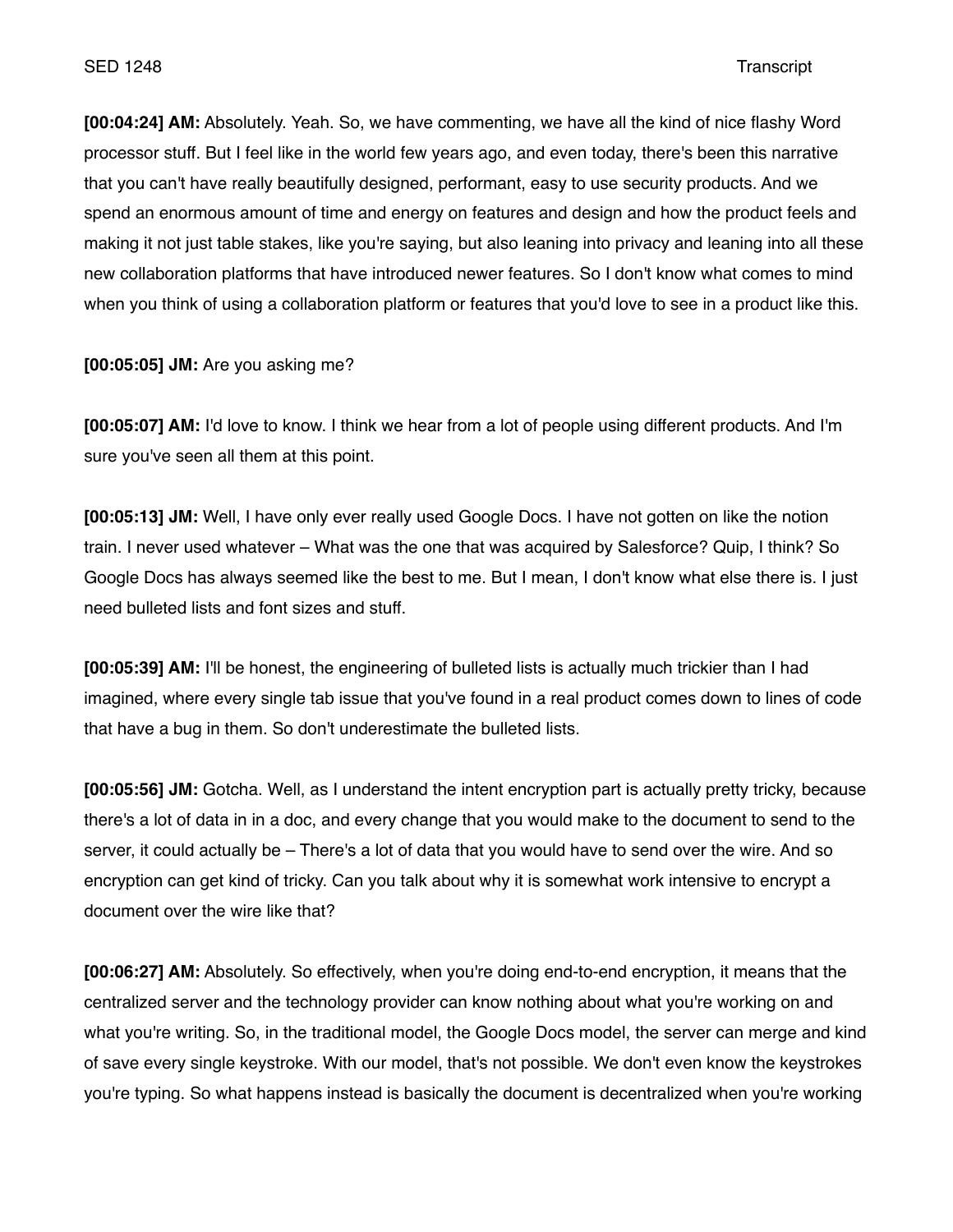on it. You have a copy in your browser. Your collaborator has a copy in their browser. And every time you press a key, you encrypt information about the key you pressed, send it to your collaborator, who then is the only person who can decrypt it and applies it to their copy of the document.

And you're right, that is pretty sophisticated stuff that has only really been coming about into scalable apps in the last couple years. And so if you check out our white paper and want to chat about the technology there, it's using some stuff called CRDT's and replicated data types that live in multiple people's browsers, but can store the same copy of a data structure decentralized. So you're right. And it's kind of just nascent stuff coming about, but that's the way you have to do it if it's end-to-end encrypted.

**[00:07:39] JM:** Why can't Google Docs just bolt this on?

**[00:07:44] AM:** I love talking about that. So, I'll say there're two things I think about here. One is it's really hard, like you said, to build end-to-end encrypted products. So if you've already built something, and Google Drive, I think has about a billion users, you've you built something that has a billion users in exabytes or more of their data, effectively rewriting that and turning it inside out to make all of that data private to you is an enormous engineering lift. It's like I gave you a book for a holiday and then said, "I want you to share that book with everyone. But you can no longer know the contents of that." And so it takes a lot of enormous refactoring and redesigned to do something like that. And I think actually, Facebook Messenger is trying to move to total end-to-end encryption, but it has taken three year may take more years. So three or more years just to rebuild the messaging product.

That, I think, really stands for how tough it is to build end-to-end encrypted products. But then we've also seen smaller and encrypted products like Signal become mainstream, especially in the last few months. And so it's really exciting to see that this is another way that new technology and new kind of creators can build products that more people can use and not just incumbents kind of rewriting their existing products.

**[00:08:58] JM:** Can you tell me a little bit more about what kinds of novel encryption protocols you've had to develop?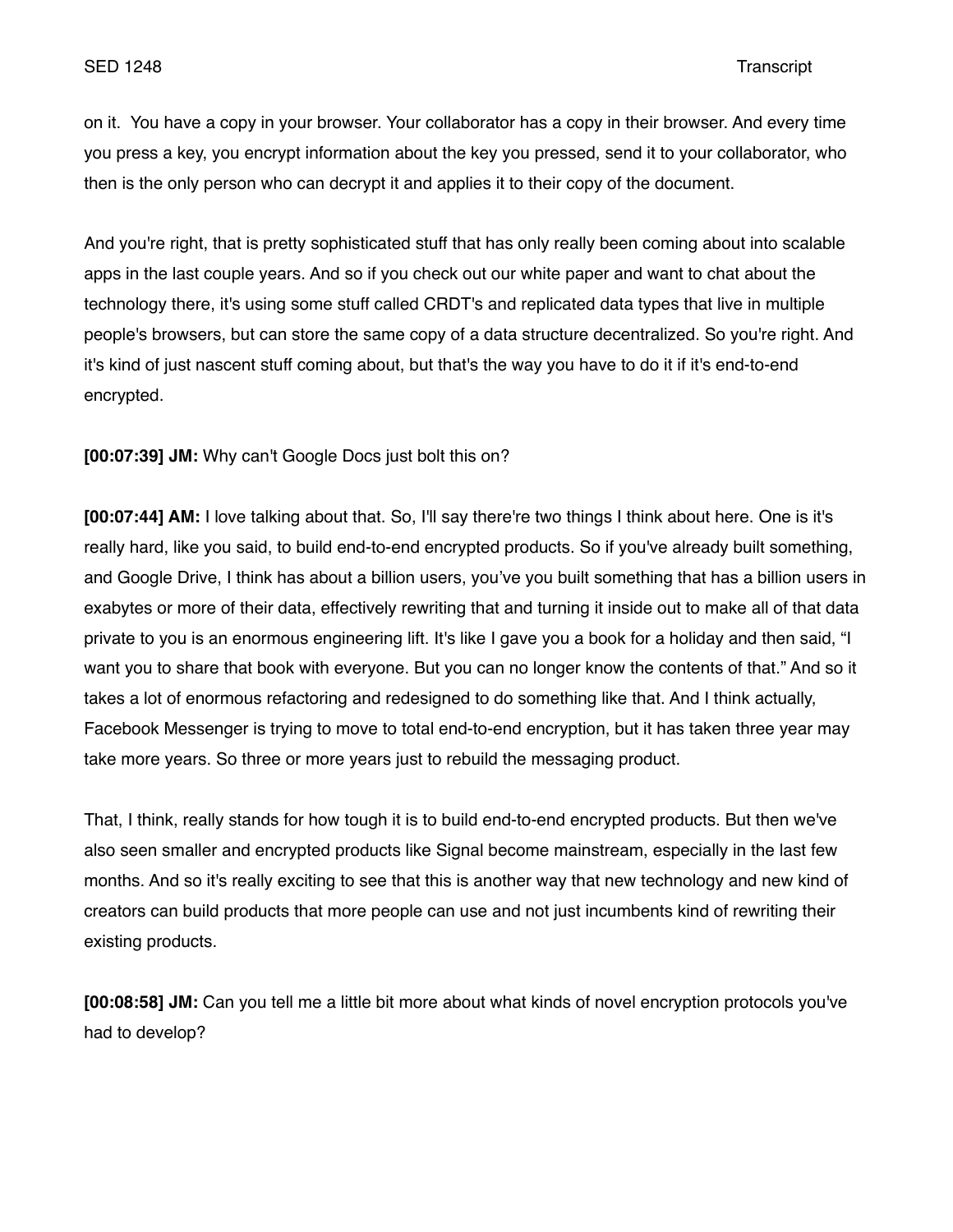**[00:09:06] AM:** Absolutely. So my thoughts here are mostly that we're working on the usability and scalability of end-to-end encrypted products. And so we're using a lot of tried and true cryptography that is pervasive in WhatsApp signal, other encrypted messengers and other products, but building it to be scalable for collaboration. And so examples of that are we've built end-to-end encrypted link sharing, where if you turn on link sharing in your browser, it effectively generates a key in your browser in private that gets stuck in a document link that you can then send to your collaborators. And so that link is not known by us. It's not known by Skiff, but allows you to share an end-to-end encrypted file seamlessly.

A couple more things that we've really tried to focus on are building scalability and performance into the basis of what we've created. So our platform really doesn't care about documents that much. It's pretty agnostic to what you're working on. So we have prototypes of sheets and calendars and other stuff that we're prototyping, but really built around the same private document model. So I think those are two of the key properties. The last is just scalability. It's expensive to encrypt and decrypt data all the time. And there are places where we do that lazily or changing an encryption key when you access a file, instead of on all the files all the time. And so that lets you create workspaces with a lot of people and more files that really kind of satisfy the same performance requirements of great products like Google Docs.

**[00:10:44] JM:** We've done some shows about distributed document systems. And you've already mentioned CRDT's. Can you talk about the difference between operational transforms and CRDTs?

**[00:11:02] AM:** Absolutely. I love both piece of technology. So, operational transforms are the kind of birthplace of collaborative tools on the web. And they're effectively done by letting people express changes to a document as operations. So like a key press is an operation or a deletion is an operation. In the kind of other model that you described of CRDT's are conflict-free replicated data types. We store changes to a document as, let's say, time-sequenced events. And everyone main maintains their own sequence of all the events that have happened to a document and can replay that and add other people's events and arrive at a single source of truth on the document.

So let's now just dig into the operational transforms a bit and then the CRDT's a bit. With operational transforms, you're expressing operations to a document that can be composed and combined with other operations. So two people type the letter A and the letter B on different computers around the world. A server sequences and absorbs both of those operations and says, "Oh, this operation at this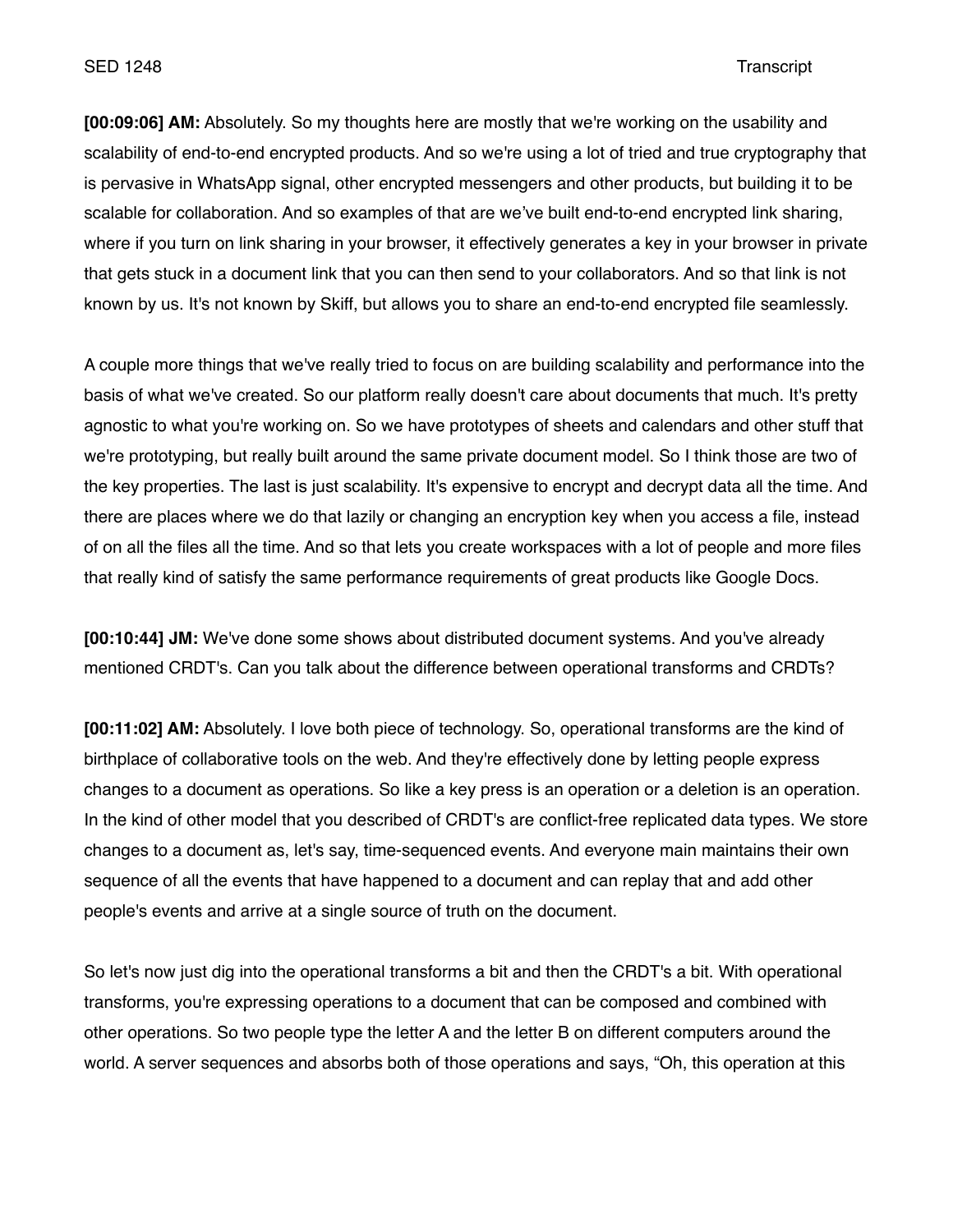point in the document plus this operation compose together means I should append A or B," or depending on where you typed, maybe B or A.

In the completely different model of CRDT's, both users around the world typing A and B append an operation to their own copy of a document. So instead of sending it to a server, they append the A or the B to their version of the document with a timestamp and then send that operation to each other. So user one gets user two's B letter that they've added, and the other user gets the letter A. And based on that timestamp, they can each arrive at the same version of the document. So in that first model of operational transforms, we need the server to resolve conflicts and compose these two operations. In the CRDT model, both users can do it separately, which is awesome. It's more private. It's more scalable. And it's this awesome piece of technology that we're now seeing built into real products.

**[00:13:08] JM:** So can you take me through what is happening as I am typing on a document that is open on my computer and somebody else's computer? Like how is the data being propagated?

**[00:13:22] AM:** Absolutely. So let's start at the key press. So you type the letter A in the document on your computer. Inside your web browser, we have a version of that document that converts the letter A into a change to the document. And so that'll store where you typed it, what time you typed it, and maybe the current copy your version number of your document. So now that little package of information is encrypted with the documents encryption key. That gets then actually directly sent out to everyone else who is online at the document at the same time. So let's say you have two collaborators also on that document in their web browsers. You take that little packet of information, the letter A, the time you typed it, the version of the document, and you send that to the other two users.

Now they decrypt that little package. They now know exactly what you knew when you typed the letter A, which is the letter you typed, the time you typed it and the version. So they decrypted that information. And they then merge it into each of their copies of the document. And using that timestamp and the version that you had, it means everyone ends up at the same copy of the document. And you can do that basically decentralized, where you're all talking to each other, and private, which is through using that encryption key. Does that make sense?

**[00:14:45] JM:** What are the biggest engineering challenges that you've run into so far?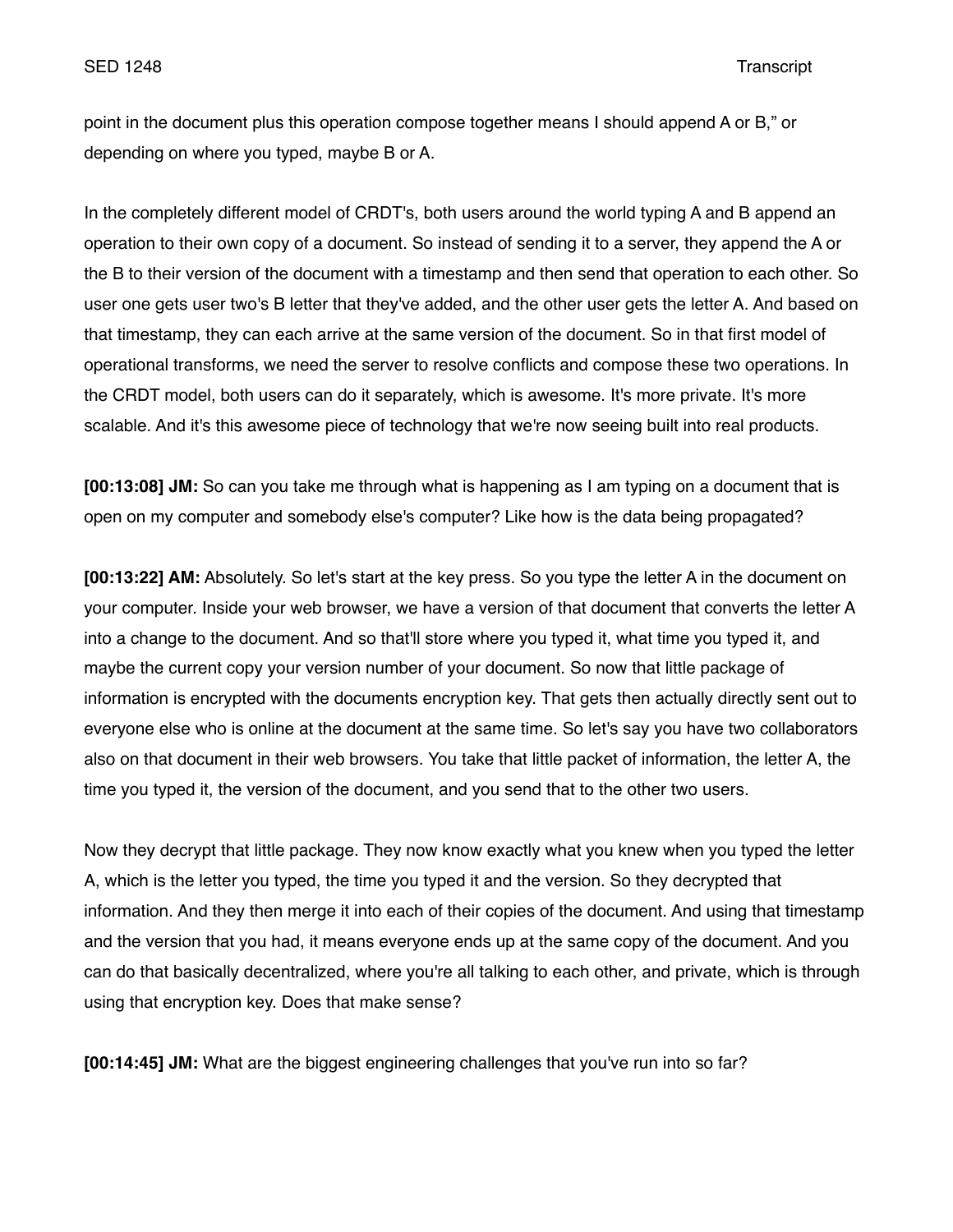# SED 1248 Transcript

**[00:14:50] AM:** I'd say the largest theme here is nothing is impossible with end-to-end encryption, but it's typically harder. So link sharing is probably the best example of this. Our link sharing model works exactly like Google Docs. I copy and paste a link and you're good to go, edit, save, comment, etc. But behind the scenes, it's doing really fancy cryptography where there's an encryption key in the link itself. And when you load up the link, you take that encryption key and you decrypt the document. And then every time you type a key, you're encrypting and decrypting other people's changes.

So a lot of the user experience feels exactly the same as a normal product, but it's a lot more sophisticated engineering-wise. So to highlight kind of the most serious ones, link sharing is really up there where you want to build the most simple and intuitive interface, but with a lot of cryptography behind it. The other is actually search. And this comes up quite a bit. But when you're typing in Google Docs, or in Google Drive, Google servers will index every word, every letter you type into your personalized search index. And so then when you go back and you search apples inside your Google Drive, that query goes up to Google, they find all your documents, and they've kind of pre-indexed that for you, and it comes right back to you. We can't do any of that. We don't know what's in your documents. We don't even know the titles, or most of the time, the last time you edited them. So we have a lot more work on our hands to build search. And there are ways we can do it. We can actually index your documents as you're typing in them in your browser. And so it stays private to us. But it's still a lot more complicated and it takes a little more engineering and design to build a feature like that than if we weren't worried about privacy or encryption. So I think the general theme is end-to-end encryption is hard. But it honestly requires the type of deliberate design you would need to protect people's privacy. And we care a lot about that.

**[00:16:51] JM:** How does your problem set compared to end-to-end encrypted services like WhatsApp or Signal?

**[00:16:59] AM:** Really interesting question. And I highly encourage checking out our white paper. I'll say the boil down technical model is imagine taking an encrypted messaging app, WhatsApp or Signal, and effectively crashing it into a password manager, which is really good at storing secrets in your web browser. And you take the password manager, the lessons from a password manager, which can store all your login information and your personal secrets, and then use that to share information about documents, like you can do in a group message in WhatsApp or Signal. So when you log into our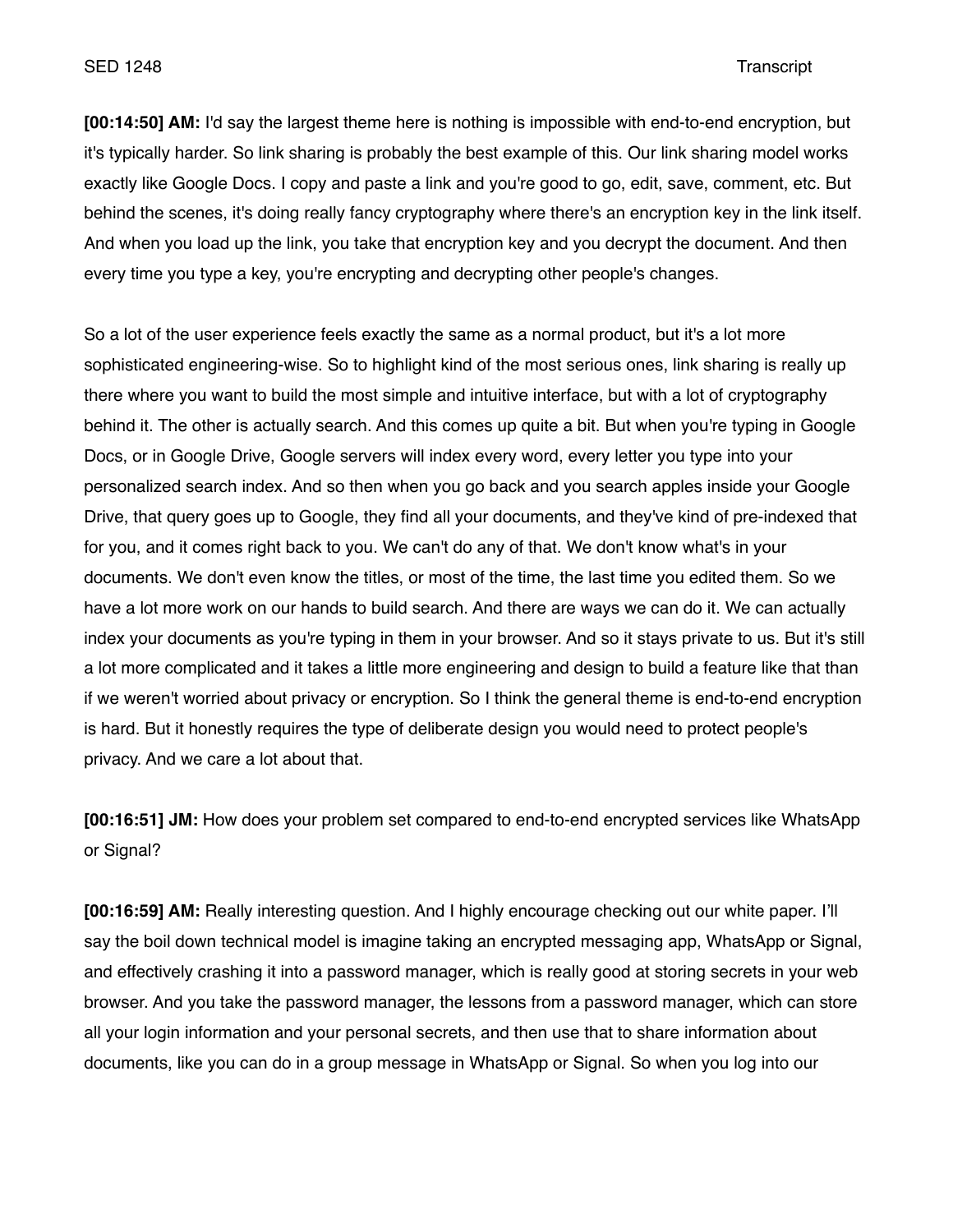platform, you have a place to store your personal encryption keys and your documents and document keys. And that's all for you kind of like a password manager.

But when you need to share things, you need a way to send information to people securely and privately. And so Signal on WhatsApp, using the Signal protocol and elements of public key cryptography, let you share encryption keys with other people privately. And so we need that part of the group messaging and communication app combined with kind of storing information about you that only you should access. Does that makes sense too?

**[00:18:12] JM:** What else do you cover in your white paper that I might not think to ask you?

**[00:18:17] AM:** Well, it's really the surface level stuff that's important to us, which is design, usability and performance. So if there are common standards now of having responsive queries in under 100, or 200 milliseconds. So when you make a new document, which for us means making a new encryption key, encrypting some data, sending that to the server, we want that to be done performantly in a way where you feel like you're not using some difficult or painful security app. That's true of a lot of the features we've built on top of encryption as well. So expiring access to documents, where you can set a time for someone's viewing access to expire and they can no longer see it. Or adding in watermarks or dynamic watermarks to documents where you may be worried about screenshots for the devices they're worried on, or just letting you have more control over the information and how you share it.

So I know it's a little less technically flashy than end-to-end encryption and end-to-end encrypted link sharing. But I think we're seeing privacy products turn this corner on usability and design. And that's really important to us. And the last thing I'll say is a lot of that's also open source. So a lot of the modules we've written here and the client code and the UI library and a lot of that is open source and on our GitHub. And so we're trying to push that forward too.

**[00:19:42] JM:** So you mentioned the bulleted list difficulties. I'm wondering just what else is difficult about creating simply a document sharing system.

**[00:19:56] AM:** Documents are tricky, because we have such a high bar for the collaboration platforms and writing platforms we use today. So I'll probably split it up into in your question about the document editor itself, let's say the editor framework, and then collaboration. And we have in the last few years a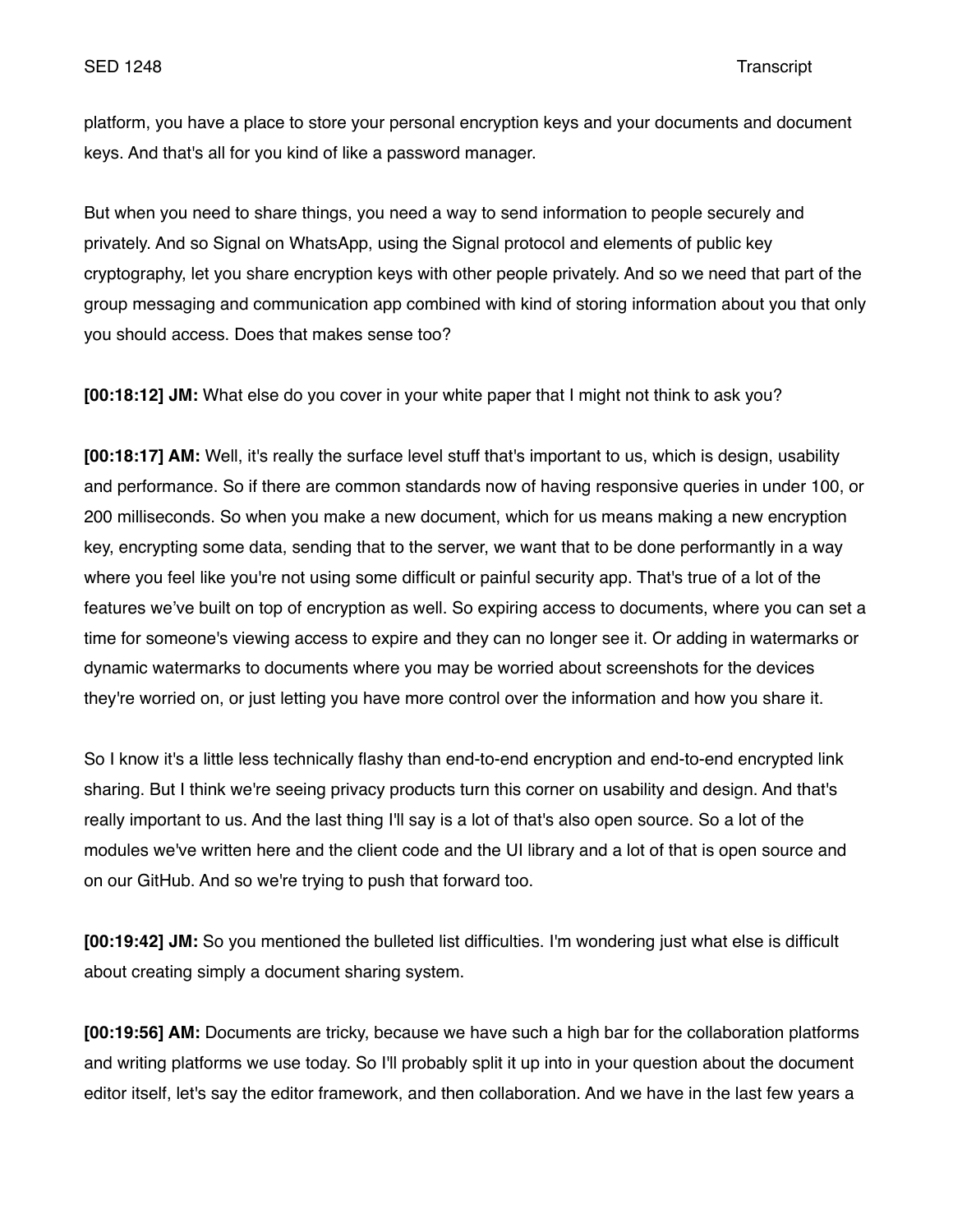lot of wonderful editor frameworks that are open source and have great communities around them. So we use an editor right now called Prosemirror. And we've also used editors called Slate, and Quill, and Draft. And all of these are built by individuals or teams or companies and open source so you can basically build editors right into your product. But I'll say there's a difference between a basic editor that has bold, underline and italics, and then building in fonts and spacing and alignment, and all those bullet points little bugs and colors, and all this sort of stuff. Just because representing data in a text editor is really complicated. So we typically store data as an HTML page or the JSON format, where it's kind of cataloguing different nodes in a document. But with fonts and underline and all this stuff, you just have to keep track of so much information for each unit of the document. That means things can get messy or conflicts. And that's where a lot of bugs come about. So that's complicated.

The second area, which I think you kind of covered really clearly in your questions is the collaboration models we choose. And there's a bit of a divergence between some editors and communities that build operational transforms and others that build CRDT's into their frameworks, and choosing the right one, setting it up, and making it performance is tricky as well.

**[00:21:45] JM:** Do you plan to try to make the full document suite like presentations and spreadsheets also?

**[00:21:55] AM:** We're excited about it. I think we're seeing in a lot of new productivity products a somewhat simpler, horizontal, or horizontally integrated platform people use. So you can build tables and integrations directly into documents, or into simple versions of sheets, where people can customize their own integrations and hooks on top of that. I mean, that's really exciting from an engineering perspective. Frankly, we could build all the features of the Google products in this space or in the desktop products we use. But it takes an enormous amount of time. And just like building bulleted lists is a challenge. Building tables into a document and fonts and all of that is time consuming and difficult. And so dragging table edges and adding rows and columns, and formatting borders, all of that is just hundreds or 1000s of lines of code per feature. And when they start to interplay, things get complicated. So we're ambitious. We want to build it all because they can't build end-to-end encryption, and we can build their document editors. So we want to do that. But it takes time.

**[00:23:12] JM:** Who's the target market?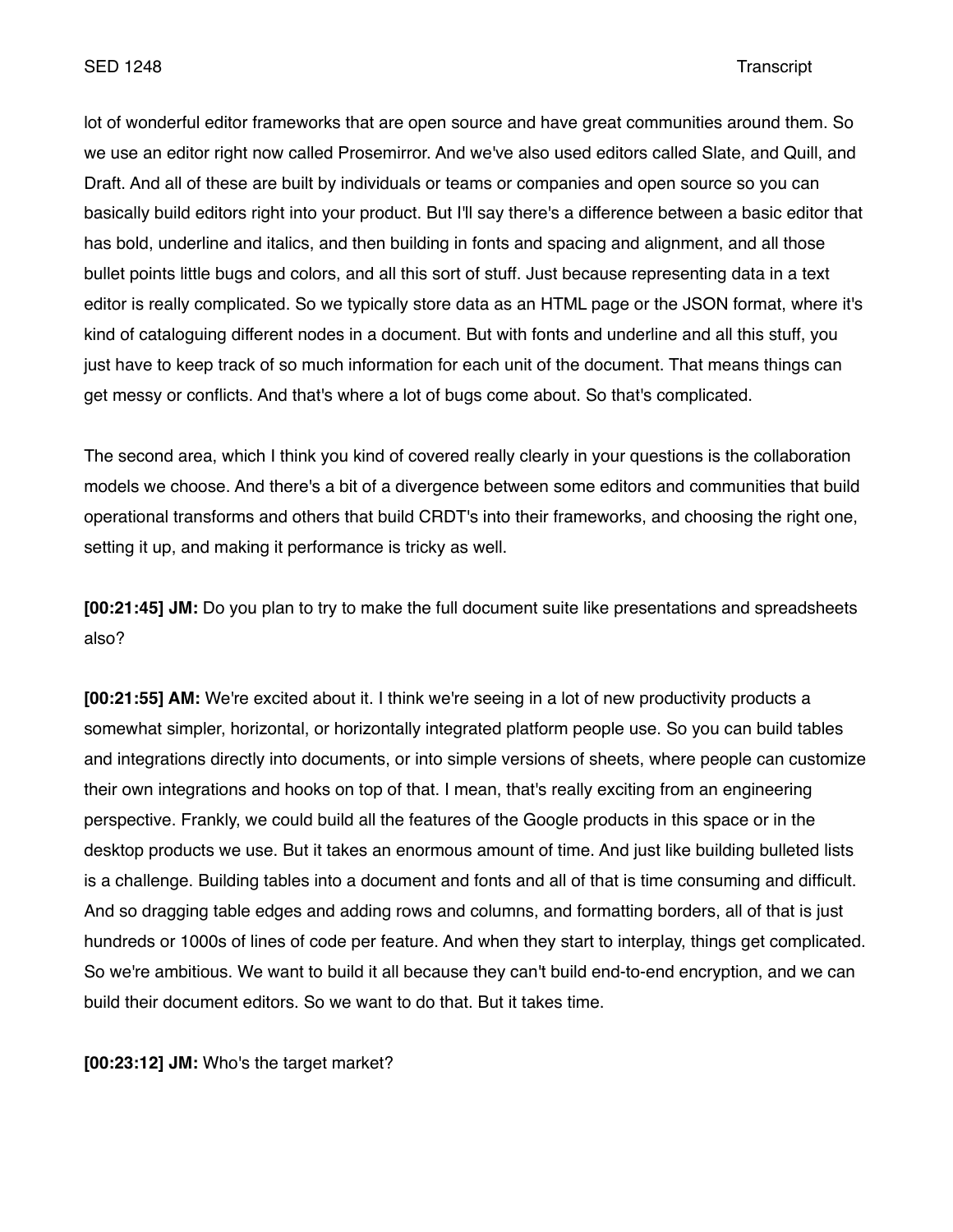SED 1248 Transcript

**[00:23:15] AM:** We're focusing on in our early launch, I'd say two different personas. One is a lot of people who have security as a mindset in the work they do and the professional career they're living in. And that means a lot of researchers, journalists, private practice, individuals who run private practices, and those people are all around the world, or they kind of communicate and work globally. And I spent a lot of time before starting Skiff working on research in that category and around people where security is existential. And they need and use secure products. And they're already using, let's just say encrypted messaging to share documents and encrypted email to conduct interviews. And so having a platform like ours means they can work more efficiently and more freely.

The other persona that's interesting is the growing privacy enthusiast and kind of privacy vegetarian type. And I would also put myself in that category, where we choose to use private products because they are safer, they're better designed, and they're more trustworthy. And it takes a movement of people to build that community. But it's been awesome to see that grow on many subreddits, many Discord channels, Slacks and other communities where people choose and try to support privacy-first products. And they have been a wonderful group of early adopters and people we interview, research, communicate with about the product. So those are the two early personas.

One quick sentence down the line, there are a lot of times in the professional world where security is also existential. So the C-suites of technology companies, and we work with a few of them, communicating about board documents, and board committees and strategic decisions they're making. They already use products with some of the superficial security that we've built in, watermarks, expiration, etc. But these products should be end-to-end encrypted and they should be well designed and built to the standard of modern privacy. And that's where I see us going in the future as well.

**[00:25:33] JM:** Back to the protocol of making updates to the collaborative document. Do you have the protocol basically worked out and completely implemented or are there improvements that you still need to make to your collaboration protocol?

**[00:25:53] AM:** We're definitely always improving it. And there's a lot of new fields and research in both the spaces we're in, collaboration and security. So end-to-end encryption becoming more efficient and scalable and also CRDT's becoming more efficient and scalable means that we're always improving it. But we're onboarding users to the platform. We have a great community built around it right now. And I could log on and in 20 seconds send you a link that you could just click on and edit an end-to-end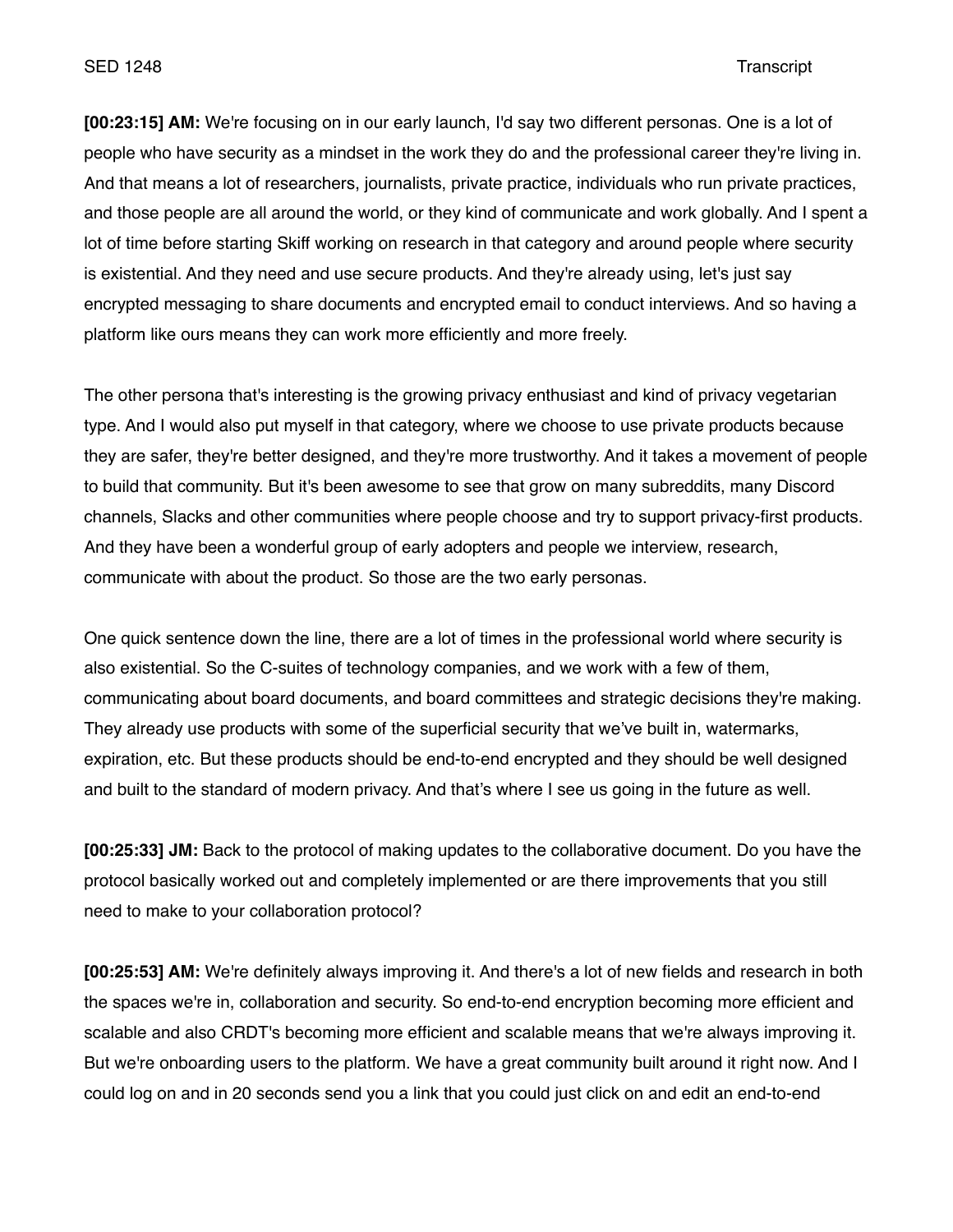encrypted document in real time, from your phone, from your computer, from your tablet. So it's working and the product is built. But we definitely see a long road ahead, which is exciting.

**[00:26:41] JM:** And what kinds of improvements Do you think could be made?

**[00:26:44] AM:** Totally. That's interesting. On the security side, there are some new protocols being developed around some new security properties and efficient group messaging. So there's this protocol called the MLS protocol, I think message layer security, that's designed to efficiently – So I think in like logarithmic time, manage the encryption keys around group chats. And so that's something that would have quite a bit of application to our product where we have a lot of encryption keys for a lot of documents and managing them efficiently as you share or unshare people is essential.

On the collaboration side, I will say I love CRDT's, but they are also complicated performance-wise. So because they're storing those timestamps of when everyone typed into a document, they can end up accumulating a lot of old information. So they might have a few timestamps from a day ago or a week ago. Some large paragraph or chunk was deleted, or a large section was copy and pasted into the document. And I hope, and we're active in those communities, we can slim that information down significantly. So you can collect a lot of the garbage still floating in that document from when changes were made in times past.

A lot of that is there for a good reason. We want to be able to merge changes from people with all different copies of the document. But it means also that you have to be careful performance-wise, where if you're holding a document that has basically previous versions of itself stored internally, you can hit a storage problem pretty quickly.

**[00:28:24] JM:** When you were writing the white paper and implementing the protocol, did you get it vetted by like distributed systems experts? Or did you run it by professors or anything?

**[00:28:38] AM:** Absolutely. And the white paper on the site is many versions from what we originally wrote. So we, I guess, both in the platform and the white paper, we've gone through many third-party security audits. So we're about a year old. And I think we've done three to four at this point. And we have more scheduled for the upcoming months. And those are meticulous and quite they're out. So they read every line of code you've written, compare it against the white paper and the properties you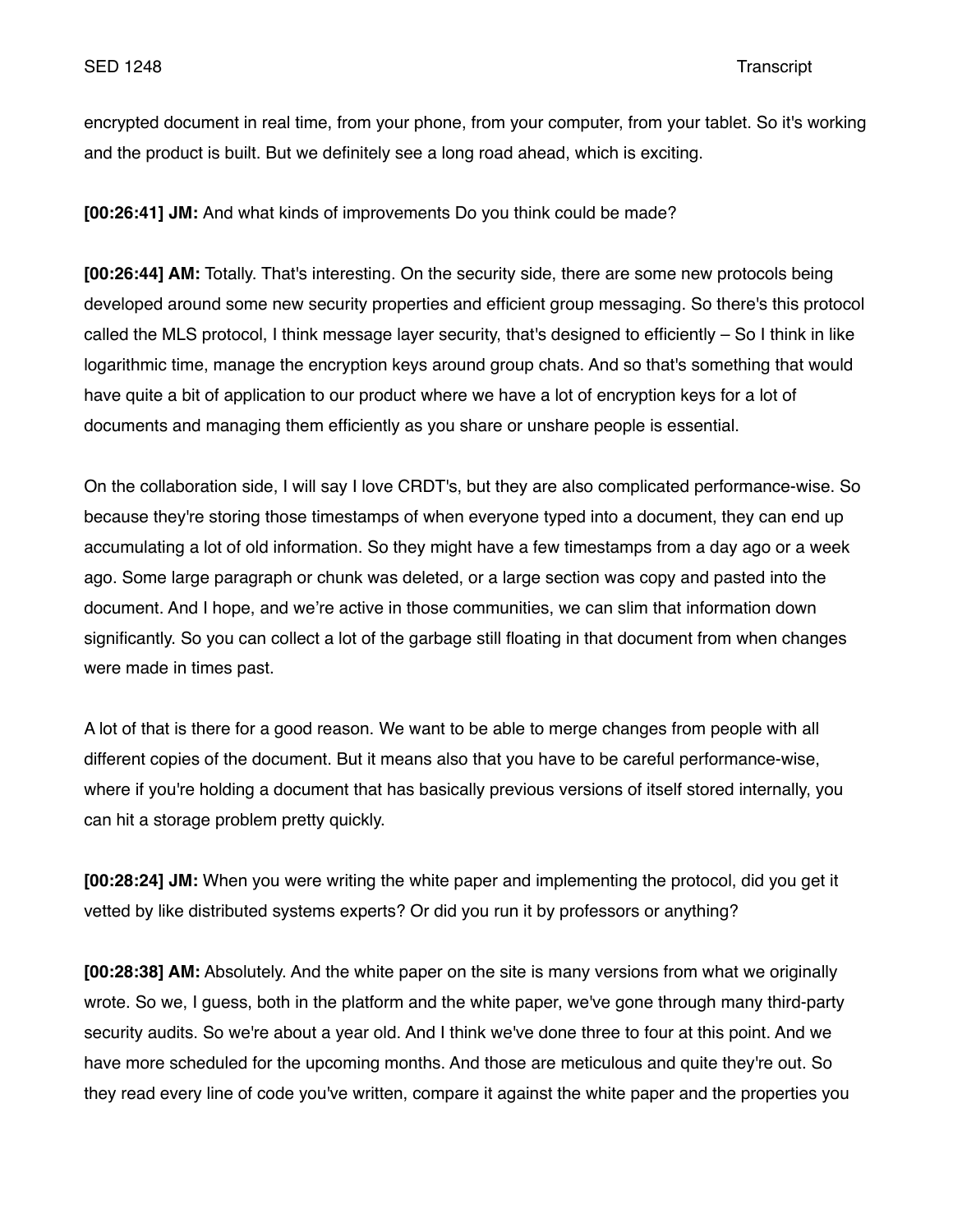want to promise your product. Those are enormously helpful. And on the more cryptography and design side, we work with a couple of fantastic advisors on that front, from some senior people at the Signal Foundation, to cryptography professors at Stanford, to some graduate students have been a little more active in developing the protocols with us. So kind of all of that group plus our community of users constantly getting feedback, and it's truly an iterative product that the white paper today is not the white paper six months ago. So definitely, and that's essential for any product in this space. We want people to know what they're using and know what the properties are because threat model really matters for a lot of users.

**[00:30:01] JM:** What are the other features around security and privacy that you'd like to build into Skiff?

**[00:30:07] AM:** I'm really excited about this. We're starting to see differential privacy in data sets and data sharing become important to not just regulation, but how companies want to share their data. And so not just building an end-to-end encryption and privacy in that respect, but building all of the dimensions of privacy into a workspace. And so when you think of using private products, they're not just encrypted, but they have all the future is around controlling access responsibly and efficiently. So I think differential privacy around data sets is really cool.

I think we're starting to see the rise of some of the – Or actually research-wise, some of the watermarking and protection in that sense, and how do you – Even when you share things, how can you make sure they're still yours and still data that you can retain some amount of control over? So I'm excited about that.

I think the last is advancing this area of products on a protocol level as well. And so like I was saying, you're updating encryption models and collaboration models. I think we're starting to see those be built into platforms from the ground up, too. And so like the rise of Filecoin and IPFS as a storage method for building distributed products, and this new message layer security product or protocol being built to build more products like ours. So I'm really excited to build that into our platform, to really just become a privacy platform in the features, the icons, the copy, the way you write documents, and then also, of course, the end-to-end encryption as the basis of it.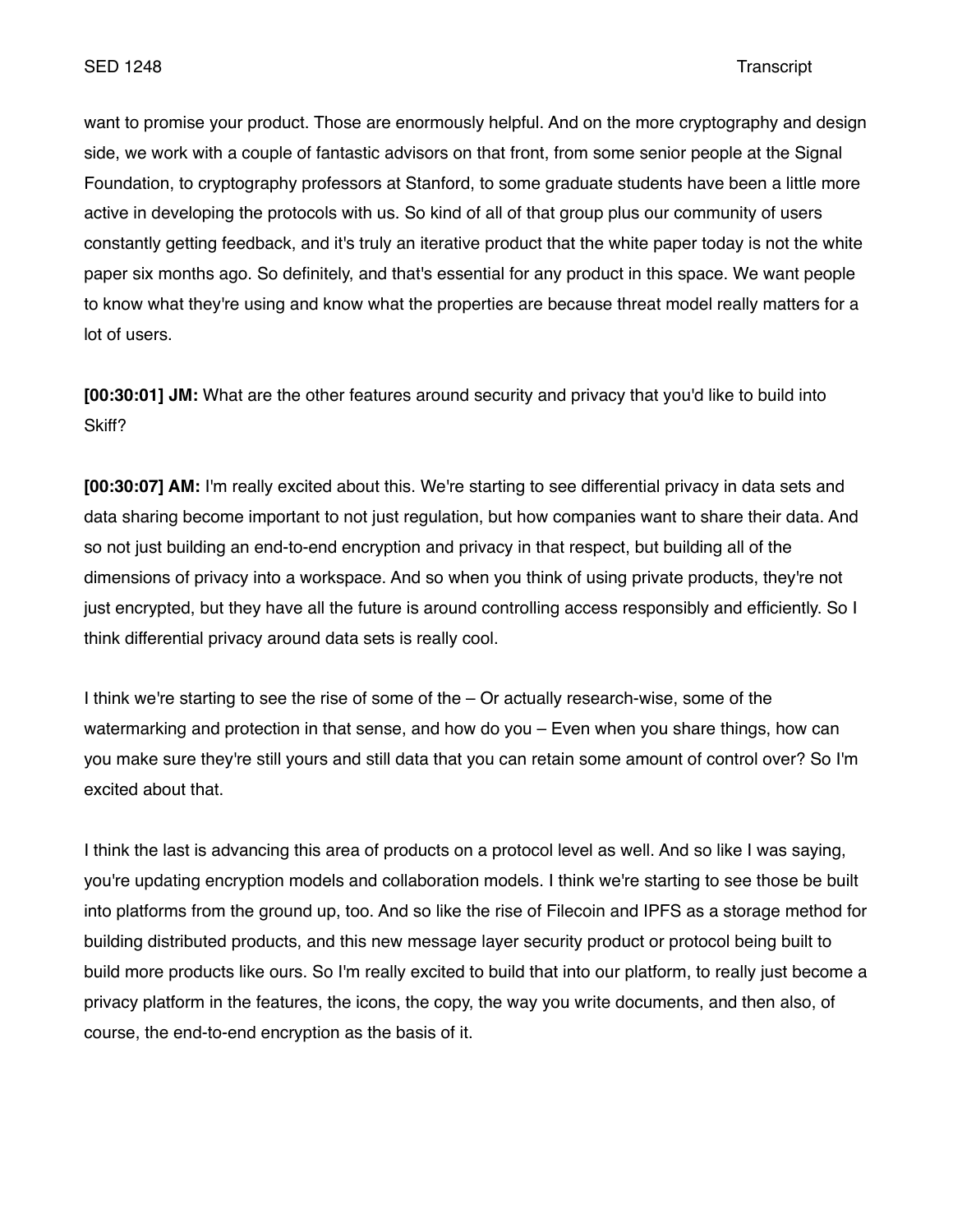**[00:31:52] JM:** And of all those things, what is the next – Are you focused on building any of those products next year or are you completely focused on the document product right now?

**[00:32:01] AM:** Actually, we certainly are. And we're currently – We've built an experimental version of Sheets, just because I think we're really excited about all those features, differential privacy, and most importantly, a lot of users ask for privacy focused spreadsheets and end-to-end encrypted spreadsheets. So we're hard at work on that. I think beyond that, we want to expand it to a bigger ecosystem of products like this. And once you – Every ounce of work that goes into the platform, the better all the products can get. And so we are hard at work on Sheets now, but more in the future, too.

**[00:32:40] JM:** Are you surprised that no company has done this before? Hasn't done end-to-end encryption with document collaboration?

**[00:32:47] AM:** The answers are yes and no. Surprised because big companies have fantastic engineering teams and a lot of money to spend on products like this. Also not surprised because it's a big engineering lift. Like I said, you'd have to kind of turn an existing product inside out to make it endto-end encrypted. And so from that perspective, big companies and incumbents will struggle to do that.

The last area here is end-to-end encryption is also a philosophy, and you have to believe in privacy to do that. And I think we've seen a lot of ambivalence from large, large technology companies on how deeply they want to integrate privacy into their platforms. And so for us, we're that's the existential reason why we exist to build privacy products. It's a natural choice. When you are managing millions to billions of users, stakeholders and governments and big companies and all that sort of stuff, choosing end-to-end encryption is a lot more difficult, because it really means choosing privacy and half-baking that doesn't make sense, technically, procedurally, ethically. And we'll see. I do hope big technology companies start to make their products more private. But it's a huge effort ideologically and technically.

**[00:34:18] JM:** You've worked in a variety of domains prior to starting Skiff. You've worked in autonomous cars and SpaceX. Why did you choose document collaboration of all the things you could work on?

**[00:34:34] AM:** It actually was quite a natural transition. And I feel at home building this stuff. For me, it's really been about human safety and security as the deepest engineering calling. And you're right, I